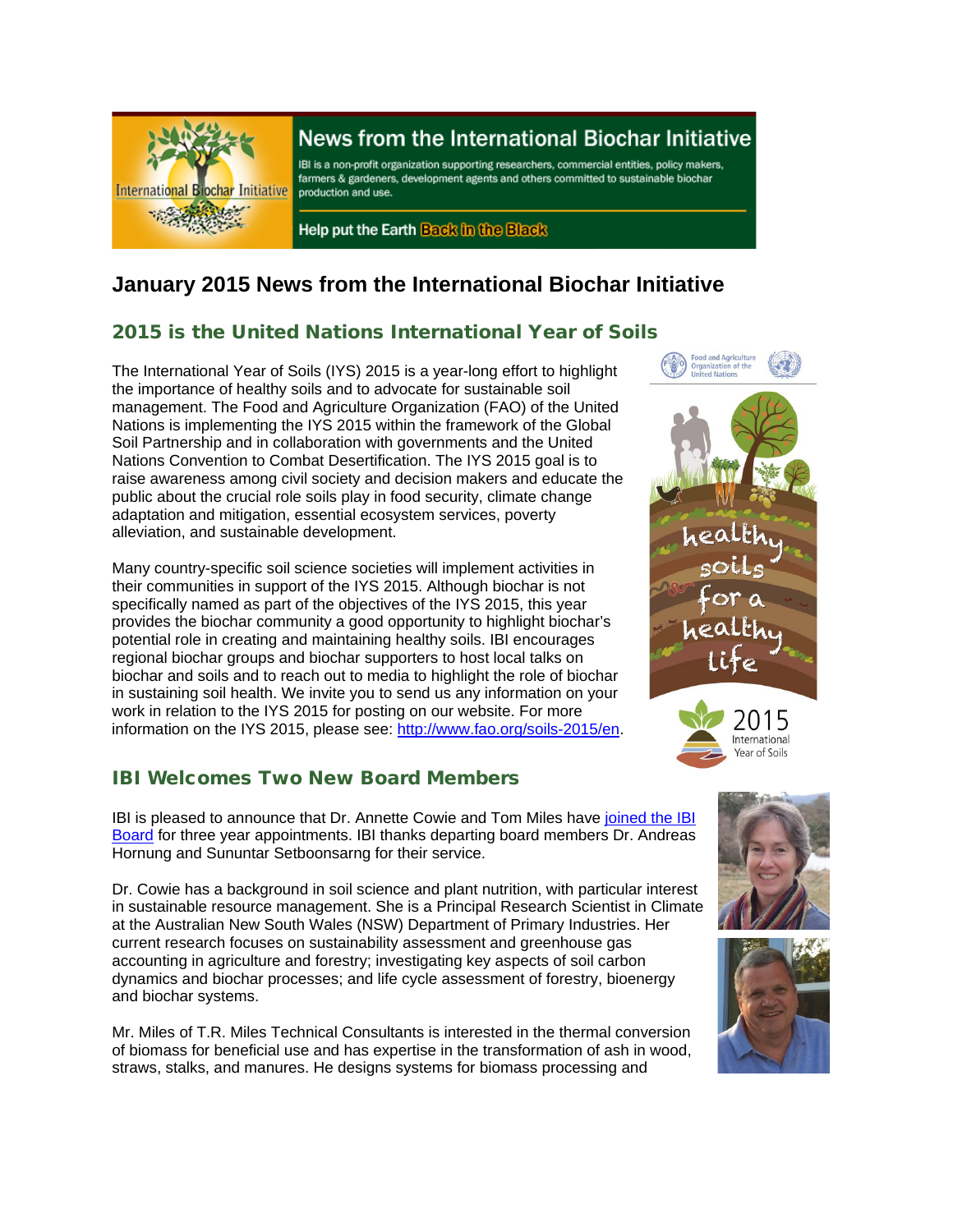handling including densification, carbonization, gasification, power generation, and residue and nutrient management including biochar and composting. Mr. Miles sponsors and hosts internet discussions which focus on biomass energy and biochar.

# February IBI Webinar Series Event: Jonah Levine, EcoChar Manager at Confluence Energy LLC presents, Biochar Production and Utilization: Data, Photos and Opportunity for Real World Dialogue

Are you interested in getting an inside look at two different biochar production methods? On February 12, 2015 IBI welcomes Jonah Levine, EcoChar Manager at Confluence Energy LLC, to give a presentation titled, "*Biochar Production and Utilization: Data, Photos and Opportunity for Real World Dialogue*". This talk will include two production examples: 1) a large integrated plant that drives conversion with pyrolysis and delivers the gas to a heating application; and 2) a stand-alone carbon-optimized gasification system that flares post-production gas. The presentation will also include photos and data from reclamation applications in Colorado, USA. [Registration is now](https://attendee.gotowebinar.com/register/5065304198137453057) open for the webinar, which will be held on



Thursday, February 12th at 1:00 pm Eastern Time. Note: Please convert the 1:00 pm ET start time to your local time by using this [time converter tool.](http://www.timeanddate.com/worldclock/converter.html) You must be a dues-paying member to participate in these special events. If you are not an IBI member and would like to join, [please click here.](http://www.biochar-international.org/join)

For more information on this webinar program, including links to past presentations by Dr. Steven McGreevy (Research Institute for Humanity and Nature, Kyoto, Japan), Dr. Johannes Lehmann (Cornell University, USA), Dr. Isabel Lima (US Department of Agriculture), Art Donnelly (Estufa Finca Project Director & Seachar), and Dr. Andreas Hornung (Fraunhofer Institute for Environmental, Safety, and Energy Technology (UMSICHT) leader), please see [http://www.biochar-international.org/webinar\\_series.](http://www.biochar-international.org/webinar_series)

### New IBI Business Member: Antaeus International Pty Ltd

A listing of all current IBI [Business](http://ibi.memberclicks.net/message/urlRedir?id=61092&recip=2037fe9e-203a-4b7f-af3c-ac8774c71cbd) and [Organization](http://ibi.memberclicks.net/message/urlRedir?id=61093&recip=2037fe9e-203a-4b7f-af3c-ac8774c71cbd) Members can be found on our website. For more information on membership opportunities and benefits, or to join, please see: [http://www.biochar](http://ibi.memberclicks.net/message/urlRedir?id=61094&recip=2037fe9e-203a-4b7f-af3c-ac8774c71cbd)[international.org/join.](http://ibi.memberclicks.net/message/urlRedir?id=61094&recip=2037fe9e-203a-4b7f-af3c-ac8774c71cbd) Please note, Business and Organization descriptions are submitted by each individual entity, and are not developed or written by IBI.

**Antaeus International Pty Ltd**, established in Canberra Australia in 2013, operates in the environmental asset and project management sectors. Antaeus is a special purpose holding company which brings together a consortium of technologists, technologies, and methodologies (some of which are patented) to develop a vertically integrated carbon negative set of projects into an amorphous whole (which Antaeus is calling Green Valley



Projects – GVP). These projects relate to renewable fuels, renewable/sustainable energy, the development of the biochar industry, and agricultural initiatives to improve not only the return on investment on herds (e.g. improvement in body mass for beef cattle) to the extra butter fat produced by dairy cows, but an improvement/reduction in the methane production of the same herds. All of these issues and more are the mainstream of Antaeus research, development, project development, and growth. For more information, please see [www.antaeusinternational.com.](http://www.antaeusinternational.com/)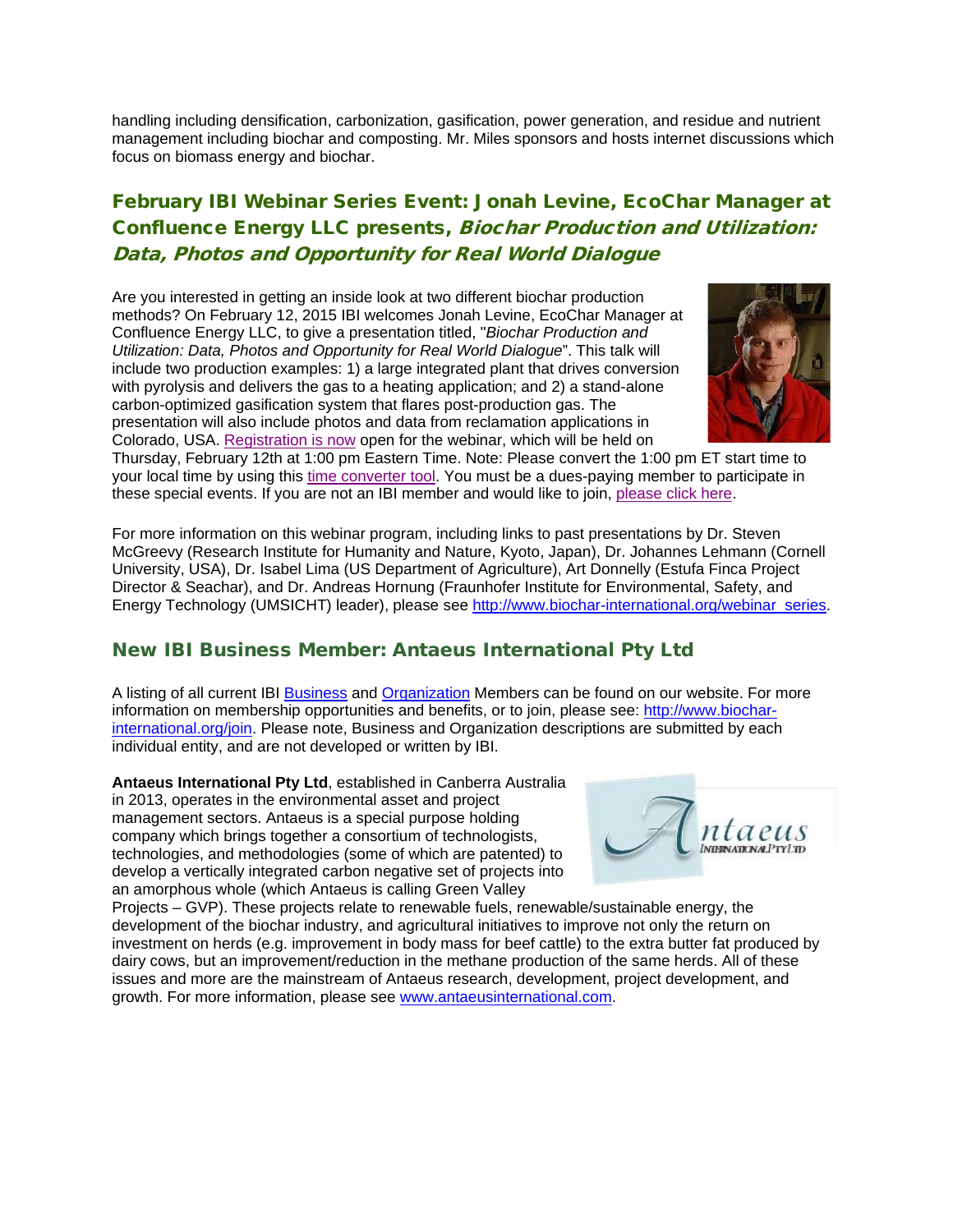### Biochar Briefs: News Roundup for January

We update the website weekly with new articles on biochar. For more information, please see: [http://www.biochar-international.org/newsbriefs.](http://ibi.memberclicks.net/message/urlRedir?id=61106&recip=2037fe9e-203a-4b7f-af3c-ac8774c71cbd)

#### **Germany**

In an industrial area in [eastern Berlin, Dennis Raetzel and his project partner, Gregor Pieplow,](http://www.dw.de/the-secret-of-black-soil/a-18199797) make their own *Terra Preta* soil for their garden using collected kitchen waste in buckets. Once a bucket is filled, they layer organic material and charcoal and let it sit in a warm, airtight container for about a month. The mixture is then brought to the garden, and with the help of worms and other organisms, it's converted into *Terra Preta* soil.

#### **Nepal**

Based on the high amount of *Kalimati* [\(black soil\) in low lying lands of the Kathmandu valley,](http://www.myrepublica.com/portal/index.php?action=news_details&news_id=89953) researchers are investigating whether inhabitants may have been purposefully producing and using biochar for centuries to increase productivity, with the added benefit of decreasing methane emissions, from rice farming.

#### **Philippines**

[The Clean River Zone Biochar Community initiative](http://manilastandardtoday.com/2015/01/03/estero-clean-up-project-in-up-community) is a consortium of partners working to clean up an estuary using bokashi balls (made from dried mud and other organic materials, including biochar) to filter polluted water. Part of the project entails project volunteers interacting with local community members through education and water testing. The project submerged 2000 bokashi balls in the estuary water over a nine-month period (February to October 2014) and tested the water throughout the time period; by October the water quality was showing signs of improvement.

#### **United Kingdom/United States**

[The Bartlett Tree Research Laboratory, part of Reading University,](http://www.hortweek.com/biochar-reduce-tree-stress-transplanting-drought-bartlett-trials-find/arboriculture/article/1329481) found that biochar can reduce tree stress from transplanting and drought. The trials showed that "young horse chestnut trees replanted in poor clay soil showed higher leaf chlorophyll content and improved photosynthetic efficiency of up to 12.5% over two growing seasons, with superior results from a more granular biochar compared to a powdered form".

#### **United States**

An [article on Nature.com, quoting many leading researchers in the biochar field,](http://www.nature.com/news/agriculture-state-of-the-art-soil-1.16699) highlights recent research on biochar and its potential as a soil amendment as well as for soil reclamation, water filtration, and other uses.

### Biochar Adsorption Reference Database

Aqueous Solutions announces a free, open-access resource for the biochar research/implementation and low-cost water and wastewater treatment sectors. This is a periodically updated bibliographic reference database of peer-reviewed studies quantifying organic compound adsorption by biochars, broken down into compound categories such as "pesticides," "industrial compounds," "pharmaceuticals," and "natural compounds." For more information please see [http://www.aqsolutions.org/?page\\_id=1430.](http://www.aqsolutions.org/?page_id=1430) Additionally, Josh Kearns of Aqueous Solutions recently presented a plenary, *Removing toxic chemicals from drinking water using biochar,* at the ECHO International Agriculture Conference in Fort Myers, Florida, USA in November 2014. To watch his presentation, see [https://www.youtube.com/watch?v=YfaokPPH29o.](https://www.youtube.com/watch?v=YfaokPPH29o)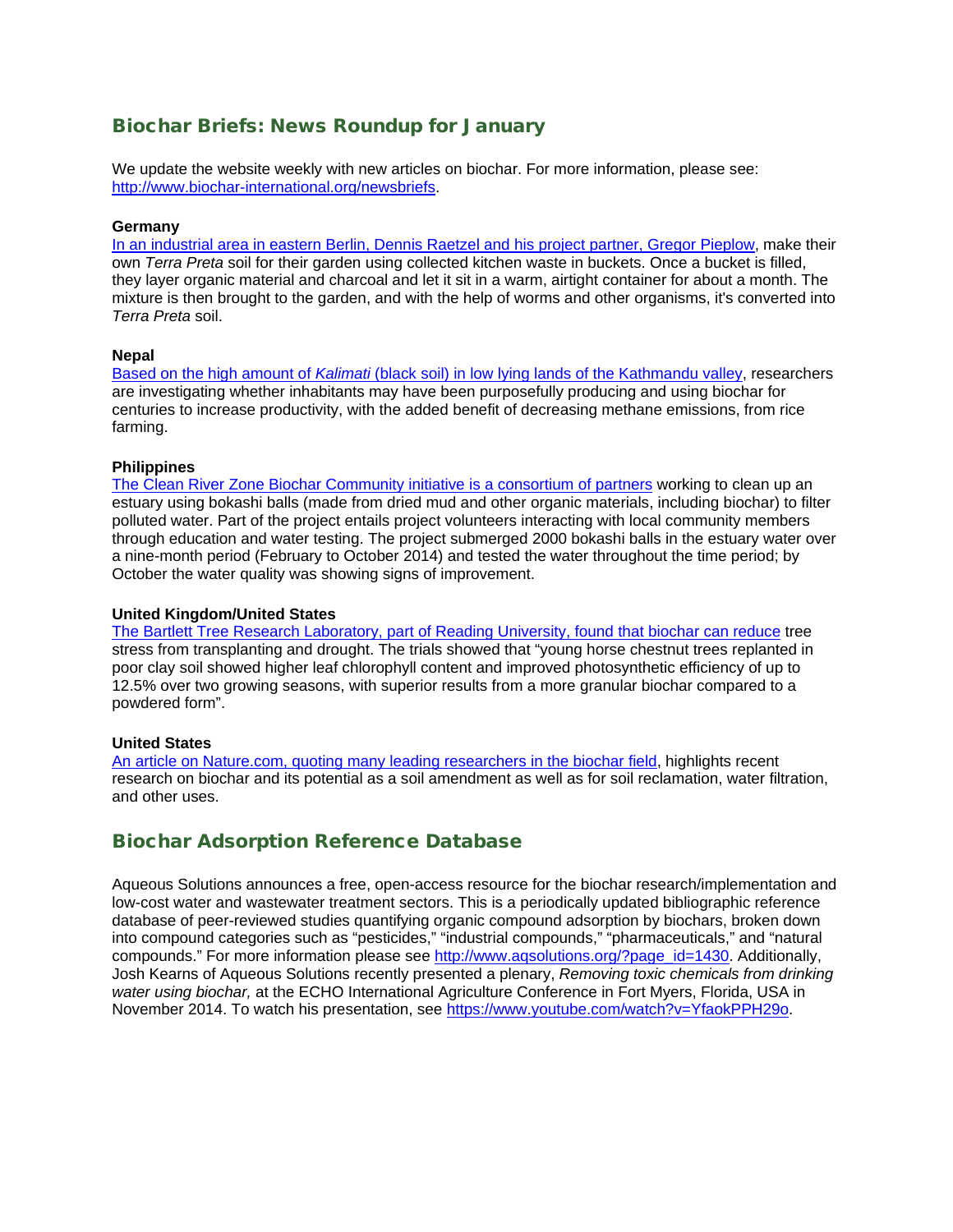# Biochar as a Home-Site Water Purification System report wins at regional science fairs in the Philippines

A project team from Vinzons Pilot High School, IV-Ampere in the Philippines composed of Mirasol M. Guinto, Mavy Ngo, Xeneth Avellana, Geraldine Ivy Ibasco, and Belle Gail Gan won first place at the Division and Regional Science and Technology Fair in October 2014 for their research paper entitled: *Pili (Canarium ovatum) Shells Biochar as Home-Site Water Purification System for Water Contaminated with Insecticide (Malathion).* Then in November 2014, the research again won first place at the Regional Contest held in Legazpi City. Their paper is now qualified to be an entry in a national science contest.

The project team used only locally available materials to produce the biochar, and found that the biochar eliminated, through filtration, 99.9% of the Malathion insecticide residue from water. They hope their work will enable poor families to create their own water purification systems using local materials. To read more about their research and download the report, please see [http://www.biochar-international.org/teachers/schools#pili.](http://www.biochar-international.org/teachers/schools%23pili)

### Opportunities in Biochar

- Take advantage of a free subscription to Biomass Magazine. More information is available at: [http://www.biochar-international.org/node/5537.](http://www.biochar-international.org/node/5537)
- Download a new open access biochar book: *Biochar Culture*, by Sai Bhaskar N Reddy. The text highlights the use of biochar in communities and its potential for increased sustainable agriculture in smaller scale farmsteads and homes, focusing on work in India. The book can be accessed at: [http://www.biocharculture.com.](http://www.biocharculture.com/)
- Job postings in biochar (as well as research/educational opportunities) can be accessed at: [http://www.biochar-international.org/network/jobs.](http://ibi.memberclicks.net/message/urlRedir?id=61120&recip=2037fe9e-203a-4b7f-af3c-ac8774c71cbd)
- Looking for potential grant funding? Check out the Terra Viva Grants Directory which develops and manages information about grants for agriculture, energy, environment, and natural resources in the world's developing countries at: [http://www.terravivagrants.org/Home.](http://www.terravivagrants.org/Home)

### Upcoming Calendar Events

- February 6: Conservation burn demonstration and Biochar workshop. Location: Sonoma, CA, USA. For more Information:<http://www.biochar-international.org/node/5989>
- February 25 26: 2015 Ecological Landscaping Association (ELA) Conference. Location: Springfield, MA, USA. For more information:<http://www.biochar-international.org/node/5518>
- March 7 14: George Mason University Permaculture Design Certification Course. Location: VA, USA. For more information:<http://www.biochar-international.org/node/5561>
- March 16 18: Climate Smart Agriculture 2015 Global Science Conference. Location: Le Corum, Montpellier, France. For more information:<http://www.biochar-international.org/node/5354>
- April 12 17: European Geosciences Union (EGU) General Assembly; Biochar Session: Future challenges in biochar research. Location: Vienna, Austria. For more information: <http://www.biochar-international.org/node/5513>
- April 14 18: 2nd International Conference on Biochar and Green Agriculture (BioGra2015). Location: Nanjing, China. For more information:<http://www.biochar-international.org/node/5988>
- April 16 21: 3rd International Biochar Training Course. Location: Nanjing, China. For more information: [http://www.biochar-international.org/China\\_training\\_2015](http://www.biochar-international.org/China_training_2015)
- April 20 22: International Biomass Conference and Expo. Location: Minneapolis, MN, USA. For more information:<http://www.biochar-international.org/node/5536>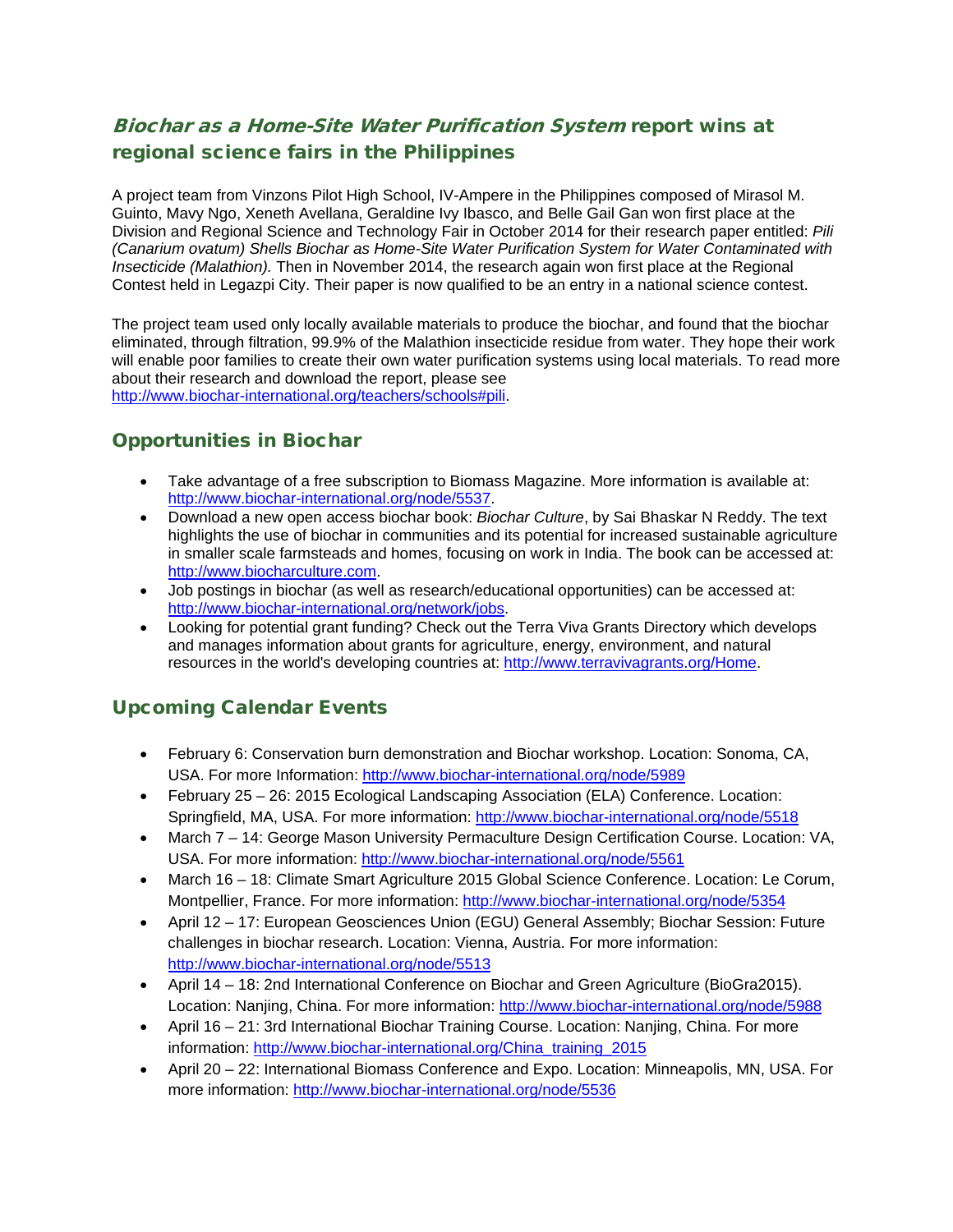- April 20 24: III International Symposium on Organic Matter Management and Compost Use in Horticulture. Location: Murcia, Spain. For more information: <http://www.biochar-international.org/node/5389>
- May 28 29: Biochar Contribution to Sustainable Agriculture. Location: Potsdam, Germany. For more information:<http://www.biochar-international.org/node/5510>

See the [IBI Calendar page](http://ibi.memberclicks.net/message/urlRedir?id=61131&recip=2037fe9e-203a-4b7f-af3c-ac8774c71cbd) for more events. To add an event to the calendar, send the information to [info@biochar-international.org.](http://ibi.memberclicks.net/message/urlRedir?id=61132&recip=2037fe9e-203a-4b7f-af3c-ac8774c71cbd)

### Recently Published Biochar Research

IBI tracks all published research on biochar and includes it in our [online bibliography.](http://ibi.memberclicks.net/message/urlRedir?id=24751&recip=be7c7021-8bab-4aa7-a274-1c95dcc834ca) The following articles were added in the last month. Please visit the website bibliography for more information on any of these articles. Due to copyright infringement laws, we cannot provide full copies of articles unless we have permission from the publisher. If you have published work that is not included, [please email us.](http://ibi.memberclicks.net/message/urlRedir?id=24748&recip=be7c7021-8bab-4aa7-a274-1c95dcc834ca)

- Aburas, Hani; Ayhan Demirbas (2015). Evaluation of beech for production of bio-char, bio-oil and gaseous materials. Process Safety and Environmental Protection; DOI 10.1016/j.psep.2014.12.004
- Ahmed, Hasan Pervej; Jeff J. Schoenau (2015). Effects of Biochar on Yield, Nutrient Recovery, and Soil Properties in a Canola (Brassica napus L)-Wheat (Triticum aestivum L) Rotation Grown under Controlled Environmental Conditions. BioEnergy Research; DOI 10.1007/s12155-014- 9574-x
- Alessi, Daniel S.; Md. Samrat Alam, Manuel Cossio Kohler (2015). Designer Biochar-Coke Mixtures to Remove Naphthenic Acids from Oil Sands Process-Affected Water (OSPW). Oil Sands Research and Information Network
- Allesina, Giulio; Simone Pedrazzi, Emma La Cava, Michele Orlandi, Miriam Hanuskova, Claudio Fontanesi, Paolo Tartarini (2015). Energy-Based Assessment of Optimal Operating Parameters for Coupled Biochar and Syngas Production in Stratified Downdraft Gasifiers. Energy Environmental Systems; DOI 10.1615/IHTC15.ees.008280
- Almaroai, Yaser A.; Adel R. A. Usman, Mahtab Ahmad, Deok Hyun Moon, Ju-Sik Cho, Young Kyoo Joo, Choong Jeon, Sang Soo Lee, Yong Sik Ok (2015). Effects of biochar, cow bone, and eggshell on Pb availability to maize in contaminated soil irrigated with saline water. Environmental Earth Sciences; DOI 10.1007/s12665-013-2533-6
- Anegbe, B; JM Okuo, EO Ewekay, DE Ogbeifun (2015). Fractionation of lead-acid battery soil amended with Biochar. Bayero Journal of Pure and Applied Sciences; <http://www.ajol.info/index.php/bajopas/article/view/111300>
- Arif, M.; F. Jalal, M. T. Jan, D. Muhammad & R. S. Quilliam (2015). Incorporation of Biochar and Legumes into the Summer Gap: Improving Productivity of Cereal-Based Cropping Systems in Pakistan. Agroecology and Sustainable Food Systems; DOI 10.1080/21683565.2014.996696
- Arthur, E.; M. Tuller, P. Moldrup, L.W. de Jonge (2015). Effects of biochar and manure amendments on water vapor sorption in a sandy loam soil. Geoderma; DOI 10.1016/j.geoderma.2015.01.001
- Bakry, Bakry Ahmed; Omar Maghawry Ibrahim, Abdelraouf Ramadan Eid, Elham Abdelmoneim Badr (2014). Effect of humic acid, mycorrhiza inoculation, and biochar on yield and water use efficiency of flax under newly reclaimed sandy soil. Agricultural Sciences; DOI 10.4236/as.2014.514153
- Bayabil, Haimanote K.; Cathelijne R. Stoof, Johannes C. Lehmann, Birru Yitaferu, Tammo S. Steenhuis (2014). Assessing the potential of biochar and charcoal to improve soil hydraulic properties in the humid Ethiopian Highlands: The Anjeni watershed. Geoderma; DOI 10.1016/j.geoderma.2014.12.015
- Belinec A.S. , Bankina T.A., Rizhija A.Y., Buchkina N.P. (2015). The Use of the Protective Properties of Biochar for Optimising the Activity of the Soil Microorganisms, and Observations of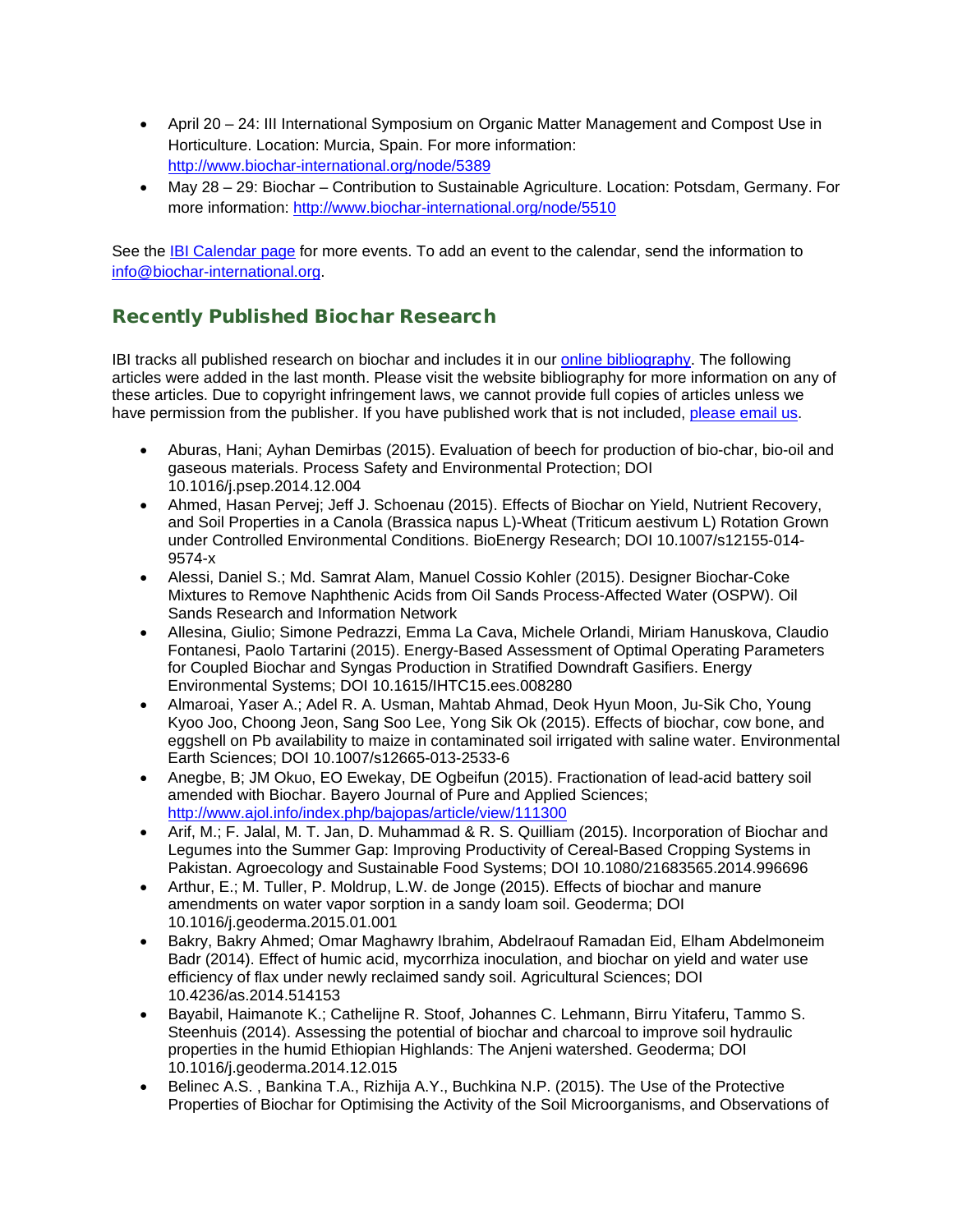Changes in the Soil Properties When Simulating the Pesticides' Behaviour in it. Book: Mathematical Modeling in Plant Protection

- Bhaskaran, A; NV Nair (2015). Challenges and opportunities in sugarcane cultivation under climate change scenario. Journal of Sugarcane Research: Society for Sugarcane Research and Development;<http://journals.sugarcane.res.in/index.php/jsr/article/view/89>
- Bhattacharya, Indrani; J. S. S. Yadav, T. T. More, Song Yan, R. D. Tyagi, R. Y. Surampalli, and Tian C. Zhang (2015). Biochar Book Chapter: 15 - Carbon Capture and Storage
- Bingyuan, Li; Yong Kaixiang, Dong Youya, Han Xiaojia, Zhu Hong (2015). Effects of microwave irradiation on pyrolysis processes of biomass. Chinese Journal of Environmental Engineering
- Bo Ying, Guolin Lin, Lanshu Jin, Yuting Zhao, Tao Zhang, Jiaxi Tang (2014). Adsorption and degradation of 2,4-dichlorophenoxyacetic acid in spiked soil with Fe0 nanoparticles supported by biochar. Acta Agriculturae Scandinavica, Section B — Soil & Plant Science; DOI 10.1080/09064710.2014.992939
- Bobon Carnice, Pearl Aphrodite (2015). Attenuation of Amoeba in Biochar-amended Clayey and Sandy Soil. IAMURE: International Journal Of Ecology And Conservation; <http://iamure.com/publication/index.php/ijec/article/view/807>
- Brantley, Katy (2015). Short-Term Effects of Poultry Litter or Woodchip Biochar Amendment in a Temperate Zone Agronomic System. Thesis: University of Arkansas; <http://gradworks.umi.com/15/70/1570469.html>
- Brantley, Katy E.; Kristofor R. Brye, Mary C. Savin, David E. Longer (2015). Biochar Source and Application Rate Effects on Soil Water Retention Determined Using Wetting Curves. Earth & Environmental Sciences; DOI 10.4236/ojss.2015.51001
- Bui, Tony Vien Le (2015). Cryopreservation, culture recovery and glucose induced programmed cell death in chlorophyte microalgae. Thesis: The University of Queensland; <http://espace.library.uq.edu.au/view/UQ:345619>
- Cao Mei-Zhu, Pan Li-Ping, Zhang Chao-Lan, Yang Wei-Wei, Wei Jia-Ming, Zhang Fei-long (2015). Surface Characteristics of Four Biochars and Their Adsorption of Cd and Atrazine in Aqueous Solution. Journal of Agro-Environment Science; DOI 10.11654/jaes.2014.12.011
- Cayuela, M.L.; S. Jeffery, L. van Zwieten (2015). The molar H:Corg ratio of biochar is a key factor in mitigating N2O emissions from soil. Agriculture, Ecosystems & Environment; DOI 10.1016/j.agee.2014.12.015
- Chen, Cuiping; Wenjun Zhou , Daohui Lin (2014). Sorption characteristics of Nnitrosodimethylamine onto biochar from aqueous solution. Bioresource Technology; DOI 10.1016/j.biortech.2014.12.059
- Chen Jing, Lee Lian-qing, Zheng Jinwei, Yu Yan Yan, Genxing, Lin Zhenheng (2015). Research on Water Retention Capacity of Water-retaining Agent of PAM-Biochar. Soil and Water **Conservation**
- Chen, Ping; Hui Zhou, Jay Gan, Mingxing Sun, Guofeng Shang, Liang Liu and Guoqing Shen (2014). Optimization and determination of polycyclic aromatic hydrocarbons in biochar-based fertilizers. Journal of Separation Science; DOI 10.1002/jssc.201400834
- Chen Ying, Hou Shougui, Chen Wen-Fu (2015). Impact of biochar on rice yield and soil microorganisms. National Youth Crop Cultivation and Physiology Symposium; <http://cpfd.cnki.com.cn/Article/CPFDTOTAL-CSSC201408002030.htm>
- Chih-Chun Kung, Bruce A. McCarl, Chi-Chung Chen, Li-Jiun Chen (2014). Environmental Impact and Bioenergy Potential: Evaluation of Agricultural Commodity and Animal Waste Based Biochar Application on Taiwanese Set-aside Land. Energy Procedia; DOI 10.1016/j.egypro.2014.11.941
- Ci Fang, Tao Zhang, Ping Li, Rongfeng Jiang, Shubiao Wu, Haiyu Nie, Yingcai Wang (2015). Phosphorus recovery from biogas fermentation liquid by Ca–Mg loaded biochar. Journal of Environmental Sciences; DOI 10.1016/j.jes.2014.08.019
- Conte, Pellegrino and Nikolaus Nestle (2015). Water dynamics in different biochar fractions. Magnetic Resonance in Chemistry
- Cooney, Michael John; Ken Lewis, Kevin Harris, Qian Zhang, Tao Yan (2014). Start up performance of biochar packed bed anaerobic digesters. Journal of Water Process Engineering; DOI 10.1016/j.jwpe.2014.12.004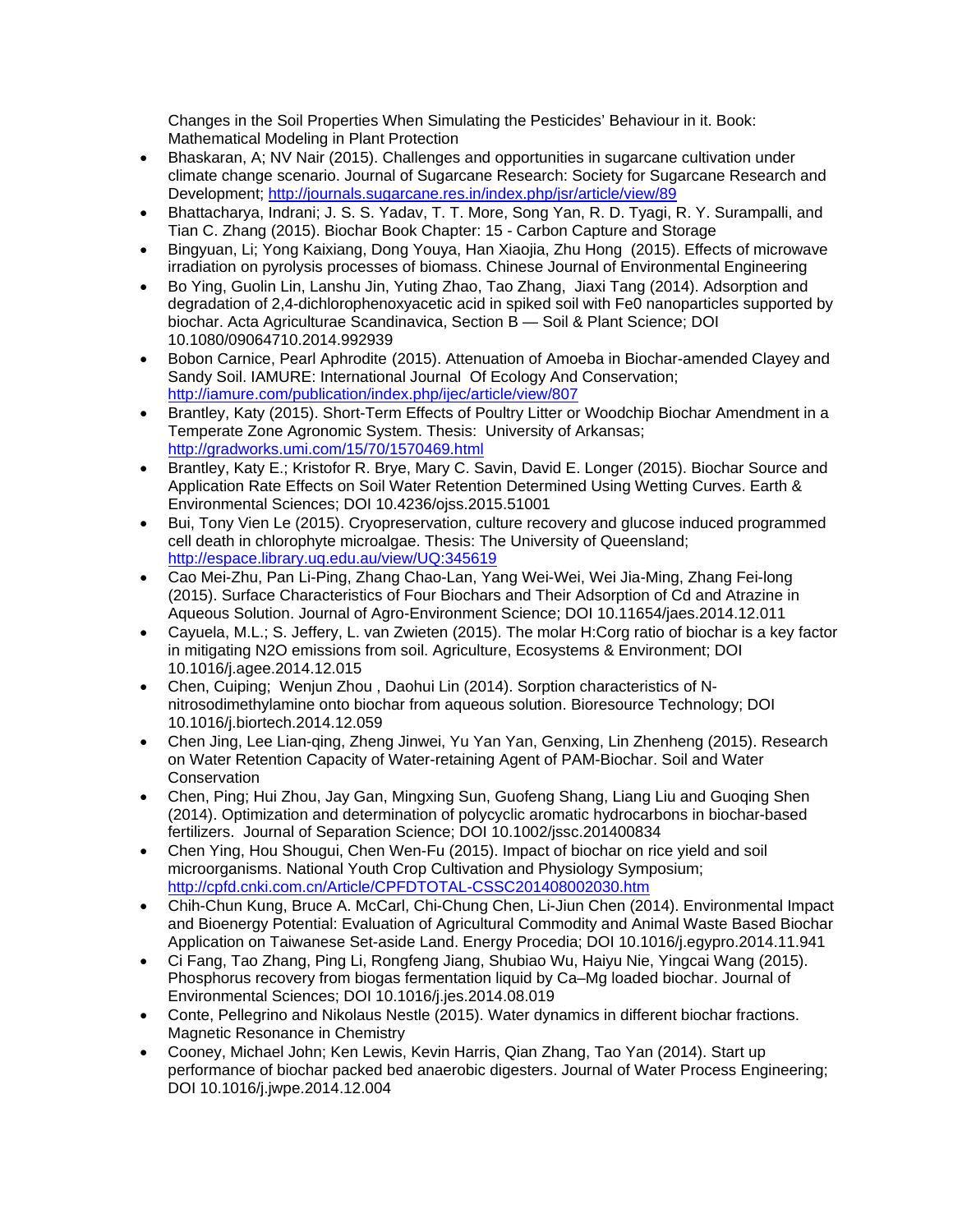- Curaqueo, G., González, A., Cea, M., Meier, S., Borie, F., Navia, R. (2015). Use of Biochar in volcanic soils of Southern Chile and its effect on yield parameters of hordeum vulgare. Environmental Sustainability Through Soil Conservation
- Denyes, Mackenzie; Zeeb, Barbara; Rutter, Allison (2015). The Use of Biochar and Activated Carbon to Minimize Hydrophobic Organic Contaminant Bioavailability in Soils. Thesis; <http://espace.rmc.ca/handle/11264/422>
- Diallo, Oumou (2015). Effect of Poultry Litter Biochar on Saccharomyces cerevisiae Growth and Ethanol Production from Steam-Exploded Poplar and Corn Stover. Thesis: Utah State University, Biological and Irrigation Engineering;<http://digitalcommons.usu.edu/etd/3901>
- Domene, Xavier; Kelly Hanley, Akio Enders, Johannes Lehmann (2014). Short-term mesofauna responses to soil additions of corn stover biochar and the role of microbial biomass. Applied Soil Ecology; DOI 10.1016/j.apsoil.2014.12.005
- Domingues, Murilo T.; Carolina C. Bueno, Leonardo F. Fraceto, Juan C. Loyola-Licea and André H. Rosa (2014). Short-Term Effect of Alginate-Biochar Microbeads in Corn Germination. "Conference: 2014 2nd International Conference on Food and Agricultural Sciences"; <http://www.ipcbee.com/vol77/007-ICFAS2014-F0014.pdf>
- Edenborn, S.L.; H.M. Edenborn, R.M. Krynock, K.L. Zickefoose Haug (2015). Influence of biochar application methods on the phytostabilization of a hydrophobic soil contaminated with lead and acid tar. Journal of Environmental Management; DOI 10.1016/j.jenvman.2014.11.023
- El-Mahrouky, Mohamed; Ahmed Hamdy El-Naggar, Adel Rabie Usman, Mohammad Al-Wabel (2015). Dynamics of CO2 Emission and Biochemical Properties of a Sandy Calcareous Soil Amended with Conocarpus Waste and Biochar. Pedosphere; DOI 10.1016/S1002- 0160(14)60075-8
- Fuchs, Mark R.; Manuel Garcia-Perez; Phillip Small and Gloria Flora (2015). Campfire Lessons: Breaking Down the Combustion Process to Understand Biochar Production and Characterization. the Biochar Journal;<http://www.biochar-journal.org/itjo/media/doc/1420082881242.pdf>
- Frazier, Robert S.; Enze Jin and Ajay Kumar (2015). Life Cycle Assessment of Biochar versus Metal Catalysts Used in Syngas Cleaning. Energies 2015; <http://www.mdpi.com/1996-1073/8/1/621/htm>
- Genesio, Lorenzo; Franco Miglietta, Silvia Baronti, Francesco P. Vaccari (2014). Biochar increases vineyard productivity without affecting grape quality: Results from a four years field experiment in Tuscany. Agriculture, Ecosystems & Environment; DOI 10.1016/j.agee.2014.11.021
- Genovese, Matthew; Junhua Jiang, Keryn Lian and Nancy Holm (2015). High capacitive performance of exfoliated biochar nanosheets from biomass waste corn cob. Journal of Materials Chemistry A; DOI 10.1039/C4TA06110A
- Gómez Marín, Natalia (2015). Aplicación de las tenologías de pirólisis para valorización energética de biomasa y producción de biochar como sumidero de carbono. Thesis: Unibersidad de Leon;<http://buleria.unileon.es/xmlui/handle/10612/3996>
- Gronwald, M.; A. Don, B. Tiemeyer, and M. Helfrich (2015). Effects of fresh and aged biochars from pyrolysis and hydrothermal carbonizationon nutrient sorption in agricultural soils. Soil Discuss;<http://www.soil-discuss.net/2/29/2015/soild-2-29-2015.pdf>
- Guinto, Mirasol M. (2015). Pili (Canarium ovatum ) Shells Biochar as Home-Site Water Purification System For Water Contaminated with Insecticide (Malathion) Biochar from Pili Shells; [http://www.biochar-international.org/sites/default/files/Full\\_report\\_Pili.pdf](http://www.biochar-international.org/sites/default/files/Full_report_Pili.pdf)
- Gul, S.; Winans, K. S.; Leila, M.; Whalen, J. K. (2014). Sustaining soil carbon in bioenergy cropping systems of northern temperate regions. CAB Reviews; DOI 10.1079/PAVSNNR20149026
- Gwenzi, Willis; Nhamo Chaukura, Fungai N.D. Mukome, Stephen Machado, Blessing Nyamasoka (2015). Biochar production and applications in sub-Saharan Africa: Opportunities, constraints, risks and uncertainties. Journal of Environmental Management; DOI 10.1016/j.jenvman.2014.11.027
- Ha-Duong Minh (2015). Unmanaged solid and liquid wastes from rice husk gasification. Humanities and Society;<https://halshs.archives-ouvertes.fr/medihal-01101170>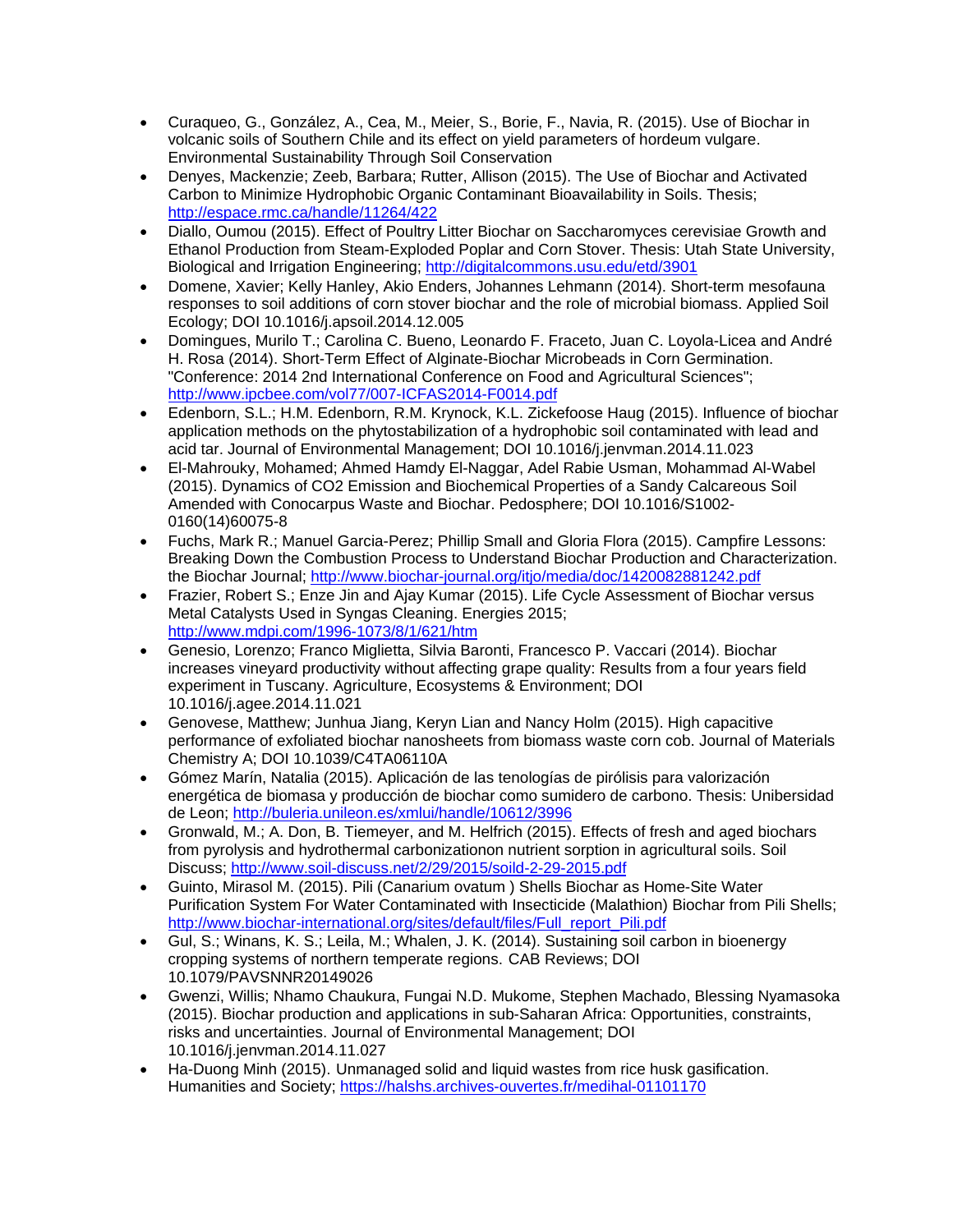- Hadjittofi, Loukia; Ioannis Pashalidis (2015). Uranium sorption from aqueous solutions by activated biochar fibres investigated by FTIR spectroscopy and batch experiments. Journal of Radioanalytical and Nuclear Chemistry; DOI 10.1007/s10967-014-3868-5
- Hammed, Taiwo Babatunde; Mynepalli Kameswara Chandra Sridhar (2014). A closed drum carboniser for converting ligno-cellulosic residues to biochar pellets: A Nigerian study. International Journal of Sustainable and Green Energy; DOI 10.11648/j.ijrse.20140306.18
- Han Ni, Zhu Xin-Ping, Yang Chun, Jia Hong-Tao, Yao Hong-Yu (2015). Influence Factors of Microwave Thermal Remediation on Soil Contaminated with Crude Oil. Journal of Xinjiang Agricultural University; [http://d.wanfangdata.com.cn/periodical\\_xjnydxxb201405012.aspx](http://d.wanfangdata.com.cn/periodical_xjnydxxb201405012.aspx)
- Han, Zhantao; Badruddeen Sani, Jarkko Akkanen, Sebastian Abel, Inna Nybom, Hrissi K. Karapanagioti, David Werner (2014). A critical evaluation of magnetic activated carbon's potential for the remediation of sediment impacted by polycyclic aromatic hydrocarbons. Journal of Hazardous Materials; DOI 10.1016/j.jhazmat.2014.12.030
- Han, Zhantao; Badruddeen Sani, Wojciech Mrozik, Martin Obst, Barbara Beckingham, Hrissi K. Karapanagioti, David Werner (2014). Magnetite impregnation effects on the sorbent properties of activated carbons and biochars. Water Research; DOI 10.1016/j.watres.2014.12.016
- Hansen, Veronika (2015). Gasification biochar as soil amendment for carbon sequestration and soil quality. Conference: DTU Sustain Conference
- Harsono, Soni Sisbudi; Philipp Grundmann; Donald Siahaan (2014). Role of Biogas and Biochar Palm Oil Residues for Reduction of Greenhouse Gas Emissions in the Biodiesel Production. Conference and Exhibition Indonesia - New, Renewable Energy and Energy Conservation
- Hazarika, S. (2015). Replacing slash-and-burn with slash-and-char can improve the quality of Jhum field soils. Conference: National Seminar on Shifting Cultivation (Jhum) in the 21st Century: Fitness and Improvement
- Hill, AJ; HJ Di, KC Cameron, A Podolyan (2015). Comparison of dicyandiamide and biochar for reducing nitrate leaching under winter forage grazing in Canterbury, New Zealand. New Zealand Journal of Agricultural Research; DOI 10.1080/00288233.2014.983614
- Holm, Thomas R.; Machesky, Michael L.; Scott, John W. (2015). Sorption of Polycyclic Aromatic Hydrocarbons (PAHs) to Biochar and Estimates of PAH Bioavailability. Report/Series: RR Series - Illinois Sustainable Technology Center;<https://www.ideals.illinois.edu/handle/2142/72653>
- Houben, David; Philippe Sonnet (2014). Impact of biochar and root-induced changes on metal dynamics in the rhizosphere of Agrostis capillaris and Lupinus albus. Chemosphere; DOI 10.1016/j.chemosphere.2014.12.036
- Huang Daikuan, Li Xinqing, Dong Zeqin, Liu Yongxia, Zhou Si, Zhou Qiang, Yu Lang (2015). Soil Environmental Influence of Biochar and Its Application in Soil Heavy Metal Restoration. Guizhou Agricultural Sciences; [http://d.wanfangdata.com.cn/periodical\\_gznykx201411041.aspx](http://d.wanfangdata.com.cn/periodical_gznykx201411041.aspx)
- Huang, Y.; M. Anderson, G.A. Lyons, W.C. McRoberts, Yaodong Wang, D.R. McIlveen-Wright, A.P Roskilly, N.J. Hewitt (2015). Techno-economic Analysis of BioChar Production and Energy Generation from Poultry Litter Waste. Energy Procedia; DOI 10.1016/j.egypro.2014.11.949
- Ibrahim, Bassel; Mathias Schlegel, and Norbert Kanswohl (2015). Investigation of applicability of wetland bio-mass for producing biochar by hydrothermal carbonization (HTC). Appl Agric Forestry Res; [http://literatur.ti.bund.de/digbib\\_extern/dn054359.pdf](http://literatur.ti.bund.de/digbib_extern/dn054359.pdf)
- Ioelovich, Michael (2015). Recent Findings and the Energetic Potential of Plant Biomass as a Renewable Source of Biofuels – A Review. BioResources
- Ishak, Che Fauziah and Rosazlin Abdullah (2015). In-situ immobilization of selected heavy metals in soil using agricultural wastes and industrial by-products. Proc. Of MACRO-FTTC Joint Int. Seminar on Management and Remediation Technologies of Rural Soils Contaminated by Heavy Metals and Radioactive Materials;<http://eprints.um.edu.my/11411/1/0001.pdf>
- Jiang Enchen, Zhang Wei, Qin Liyuan, Wang Qiujing, Wang Mingfeng, Luo Lina (2015). Study on preparation of granular biochar-based urea and property. Journal of Northeast Agricultural **University**
- Jiangjing Jun; Guo Rui, Chen Lingli (2014). Progress biochar on soil acidity and salinity of soil improvement effects. Agricultural Development and Equipment; <http://www.cnki.com.cn/Article/CJFDTotal-NJJY201411029.htm>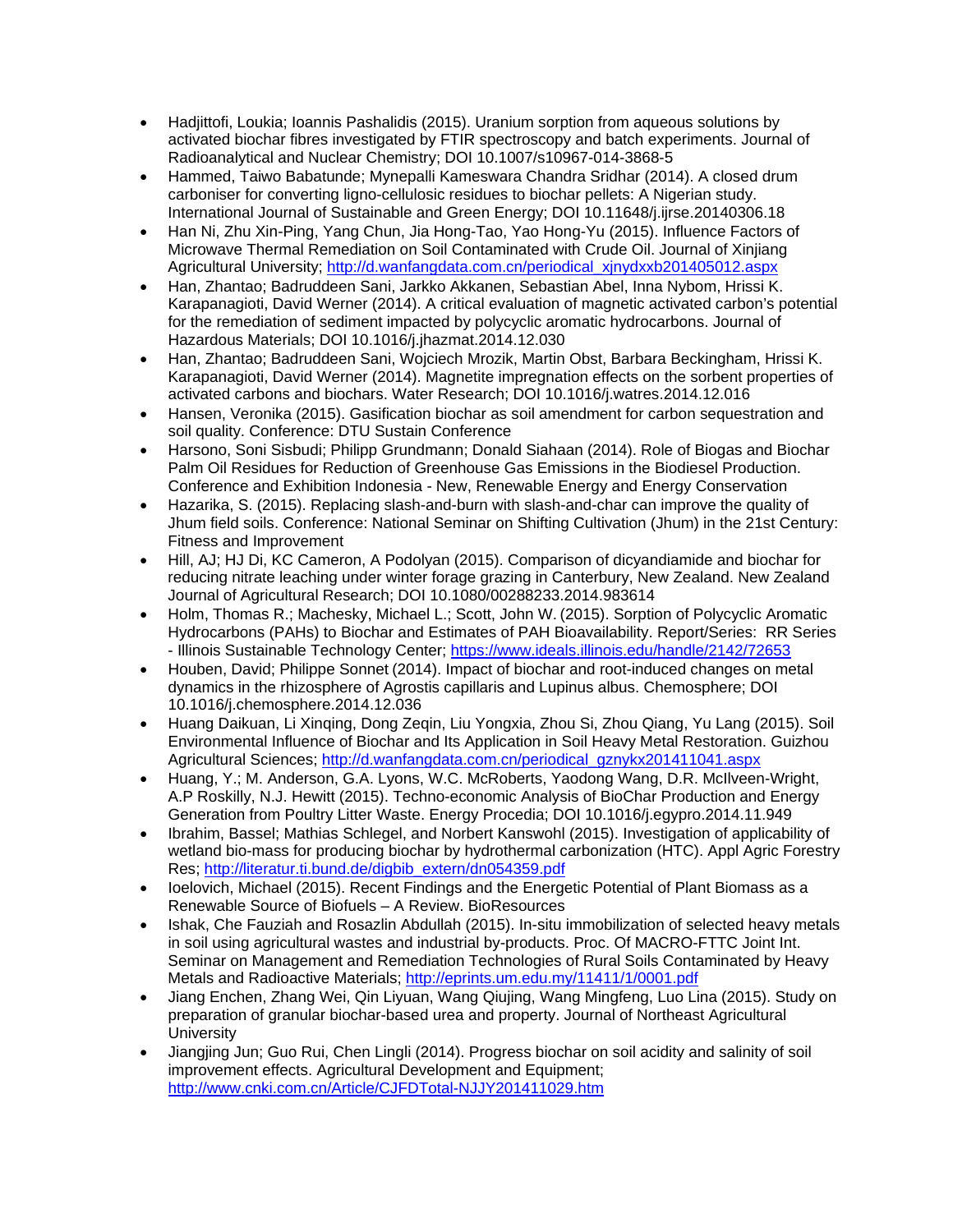- Jiang Xu-Tao, Chi Jie (2015). Phosphorus Adsorption by and Forms in Fe-modified Biochar. Journal of Agro-Environment Science
- Ji-hui Li, Guo-hua Lv, Wen-bo Bai, Qi Liu, Yuan-cheng Zhang & Ji-qing Song (2014). Modification and use of biochar from wheat straw (Triticum aestivum L.) for nitrate and phosphate removal from water. Desalination and Water Treatment; DOI 10.1080/19443994.2014.994104
- Jing Ming, Li Ye, Chen Ying-Yu, Chen Jia-wei (2015). Geochemistry,Ore Deposits and Petrology: A Study on Cr Migration and Locking in Biochar-amended Soil. Geoscience
- Johansson, Charlotte L.; Nicholas A. Paul, Rocky de Nys, David A. Roberts (2014). The complexity of biosorption treatments for oxyanions in a multi-element mine effluent. Journal of Environmental Management; DOI 10.1016/j.jenvman.2014.11.031
- Judd, Lesley A.; Brian E. Jackson, William C. Fonteno, Michael R. Evans and Michael D. Boyette (2015). Changes in Root Growth and Physical Properties in Substrates Containing Charred or Uncharred Wood Aggregates. Graduate Student Research Paper; <http://ipps-srna.org/WordPress/wp-content/uploads/2014/12/6B-Student-Judd.pdf>
- Kang Ri-Feng, Zhang Nai-Ming, Shi Jing, Bao Li, Zhang Chuan-guang (2014). Effects of biocharbased fertilizer on soil fertility, wheat growth and nutrient absorption. Soils and Fertilizers Sciences in China; [http://d.wanfangdata.com.cn/periodical\\_trfl201406006.aspx](http://d.wanfangdata.com.cn/periodical_trfl201406006.aspx)
- Keedy, Joseph; Eugene Prymak, Nelson Macken, Ghasideh Pourhashem, Sabrina Spatari, Charles A. Mullen, and Akwasi A. Boateng (2015). Exergy Based Assessment of the Production and Conversion of Switchgrass, Equine Waste, and Forest Residue to Bio-Oil Using Fast Pyrolysis. Industrial & Engineering Chemistry Research; DOI 10.1021/ie5035682
- Khanmohammadi, Zahra; Majid Afyuni, Mohammad Reza Mosaddeghi (2015). Effect of pyrolysis temperature on chemical and physical properties of sewage sludge biochar. Environmental **Sciences**
- Kim, Dongyeob; Nathaniel Mc Lean Anderson, PhD, and Woodam Chung (2015). Financial performance of a mobile pyrolysis system used to produce biochar from sawmill residues. Forest Products Journal ; DOI 10.13073/FPJ-D-14-00052
- Kimura, Keitarou; Mayumi Hachinohe, K. Thomas Klasson, Shioka Hamamatsu, Shoji Hagiwara, Setsuko Todoriki, Shinichi Kawamoto (2015). Removal of Radioactive Cesium (134Cs plus 137Cs) from Low-Level Contaminated Water by Charcoal and Broiler Litter Biochar. Food Science and Technology Research; [https://www.jstage.jst.go.jp/article/fstr/20/6/20\\_1183/\\_article](https://www.jstage.jst.go.jp/article/fstr/20/6/20_1183/_article)
- Laghari, Mahmood; Zhiquan Hu, Muhammad Saffar Mirjat, Bo Xiao, Ahmed Ali Tagar and Mian Hu (2015). Fast pyrolysis biochar from sawdust improves quality of desert soils and enhances plant growth. Journal of the Science of Food and Agriculture; DOI 10.1002/jsfa.7082
- Leach, Dane J., Lowery, Beverly A., Jackson, Jennifer L., and Beebe, D. Alex (2015). Removing Nutrient Pollutants from Urban Stormwater Run-Off Using Adsorptive Substrates. Conference: Southeastern Section - 64th Annual Meeting; <https://gsa.confex.com/gsa/2015SE/webprogram/Paper253415.html>
- Le Brech, Yann; Luc Delmotte, Jesus Raya, Nicolas Brosse, Roger Gadiou, and Anthony Dufour (2015). High Resolution Solid State 2D NMR Analysis of Biomass and Biochar. Analytical Chemistry; DOI 10.1021/ac504237c
- Lee, Yongwoon; Jinje Park, Ki Seop Gang, Changkook Ryu, Won Yang, Jin-Ho Jung, Seunghun Hyun (2015). Production and characterization of Biochar from Various Biomass materials by slow Pyrolysis; [http://www.fftc.agnet.org/files/lib\\_articles/20150108114134/tb197.pdf](http://www.fftc.agnet.org/files/lib_articles/20150108114134/tb197.pdf)
- Liang, Shaobo; Yinglei Han; Liqing Wei; Armando G. McDonald (2015). Production and characterization of bio-oil and bio-char from pyrolysis of potato peel wastes. Biomass Conv. Bioref.; DOI 10.1007/s13399-014-0130-x
- Libingyuán, Yongkaixiáng, Dong youya, Han Xiaojia, Zhuhóng (2015). Effects of microwave irradiation on pyrolysis processes of biomass. Chinese Journal of Environmental Engineering; [http://www.cjee.ac.cn/teepc\\_cn/ch/reader/view\\_abstract.aspx?file\\_no=20150168](http://www.cjee.ac.cn/teepc_cn/ch/reader/view_abstract.aspx?file_no=20150168)
- Lingjun Zhu, Shi Yin, Qianqian Yin, Haixia Wang and Shurong Wang (2015). Biochar: a new promising catalyst support using methanation as a probe reaction. Energy Science & Engineering
- Liu Dian-San, Huang Xi-Chun, Xiao Xian-Yi, Zhang Qi-Ming, Liu Guo-Shun (2014). Influences of Biochar-immobilized Slow-release Fertilizer on Growth and Quality of Flue-cured Tobacco. Acta Agriculturae Jiangxi; [http://d.wanfangdata.com.cn/periodical\\_jxnyxb201412007.aspx](http://d.wanfangdata.com.cn/periodical_jxnyxb201412007.aspx)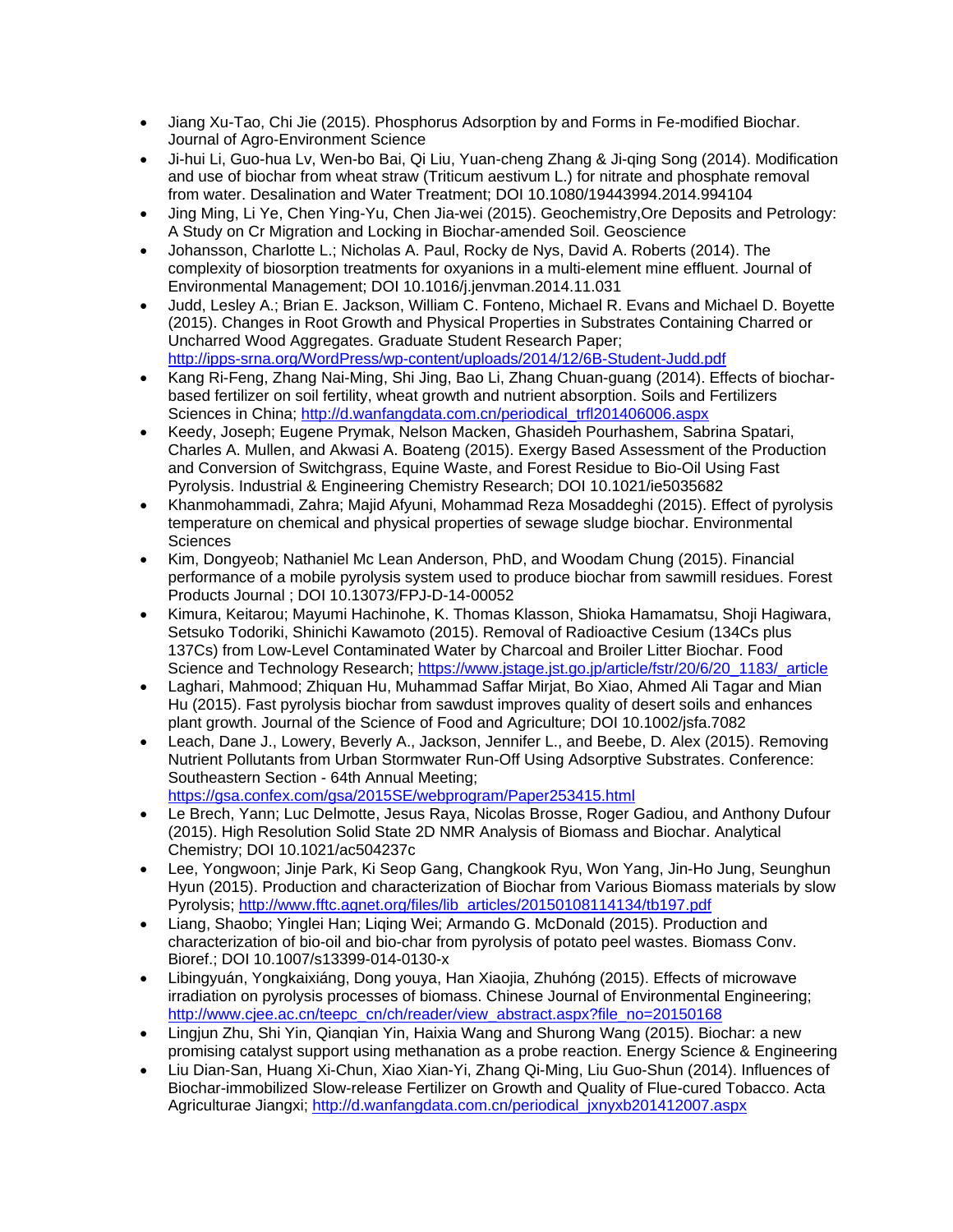- Liu Na, Wang Liu, Qiu Hua, Alberto Bento Charrua, Wang Hang, Wang Rui (2014). Biochar Catalyzed Persulfate Decoloration of Azo Dye Acid Orange 7. Journal of Jilin University; [http://d.wanfangdata.com.cn/periodical\\_cckjdxxb201406027.aspx](http://d.wanfangdata.com.cn/periodical_cckjdxxb201406027.aspx)
- Liu, Peng; Carol J. Ptacek, David W. Blowes, William R. Berti, Richard C. Landis (2015). Aqueous Leaching of Organic Acids and Dissolved Organic Carbon from Various Biochars Prepared at Different Temperatures. Journal of Environmental Quality Accepted paper; DOI 10.2134/jeq2014.08.0341
- Lomax, Guy; Mark Workman, Timothy Lenton, Nilay Shah (2015). Reframing the policy approach to greenhouse gas removal technologies. Energy Policy; DOI 10.1016/j.enpol.2014.10.002
- Ma Yan, Wang Guangfei (2015). Review of biochar utilization on soil borne disease control. Chinese soil and fertilizer;
- [http://chinatrfl.alljournal.net.cn/ch/reader/view\\_abstract.aspx?file\\_no=20140603](http://chinatrfl.alljournal.net.cn/ch/reader/view_abstract.aspx?file_no=20140603)
- Mackie, K.A.; S. Marhan, F. Ditterich, H.P. Schmidt, E. Kandeler (2014). The effects of biochar and compost amendments on copper immobilization and soil microorganisms in a temperate vineyard. Agriculture, Ecosystems & Environment; DOI 10.1016/j.agee.2014.12.001
- Mauri, Michele; Matteo Farina, Giorgio Patriarca, Roberto Simonutti, K. Thomas Klasson & H. N. Cheng (2015). 129Xe NMR Studies of Pecan Shell-Based Biochar and Structure-Process Correlations. International Journal of Polymer Analysis and Characterization; DOI 10.1080/1023666X.2015.979038
- McBeath, Anna V.; Christopher M. Wurster, Michael I. Bird (2014). Influence of feedstock properties and pyrolysis conditions on biochar carbon stability as determined by hydrogen pyrolysis. Biomass and Bioenergy; DOI 10.1016/j.biombioe.2014.12.022
- Milér, Tomáš; Jan Hollan (2015). Klima a kolobehy látek Jak funguje klimatický systém Zeme, proc a jak se klima mení. Research and Development: Masaryk University; <http://www.muni.cz/research/publications/1210764>
- Miller-Robbie, Leslie; Bridget A. Ulrich, Dotti F. Ramey, Kathryn S. Spencer, Skuyler P. Herzog, Tzahi Y. Cath, Jennifer R. Stokes, Christopher P. Higgins (2015). Life cycle energy and greenhouse gas assessment of the co-production of biosolids and biochar for land application. Journal of Cleaner Production; DOI 10.1016/j.jclepro.2014.12.050
- Miltner, Benjamin C.; Oliver T. Coomes (2015). Indigenous innovation incorporates biochar into swidden-fallow agroforestry systems in Amazonian Peru. Agroforestry Systems; DOI 10.1007/s10457-014-9775-5
- Min Gan, Fan Xiaohui, Jiang Tao, Chen Hui-ling, Stephen Yuan, Jìzhìyún (2015). Fundamental study on iron ore sintering new process of flue gas recirculation together with using biochar as fuel. Journal of Central South University; <http://www.cnki.com.cn/Article/CJFDTOTAL-ZNGY201411011.htm>
- Mohan, Dinesh; Prachi Singh, Ankur Sarswat, Philip H. Steele, Charles U. Pittman Jr. (2014). Lead sorptive removal using magnetic and nonmagnetic fast pyrolysis energy cane biochars. Journal of Colloid and Interface Science; DOI 10.1016/j.jcis.2014.12.030
- Mohd Ali, Ahmad Amiruddin; Mohd Ridzuan Othman, Yoshihito Shirai, Mohd Ali Hassan (2014). Sustainable and integrated palm oil biorefinery concept with value-addition of biomass and zero emission system. Journal of Cleaner Production; DOI 10.1016/j.jclepro.2014.12.030
- Nguyen, Huy Truong (2015). A Systems Model for Short-Rotation Coppices: A Case Study of the Whitecourt, Alberta, Trial Site. Thesis: University of Alberta, Department of Civil and Environmental Engineering
- Nouha, Klai; Archana Kumari, Song Yan, R. D. Tyagi, Rao Y. Surampalli and Tian C. Zhang (2015). Carbon Immobilization by Enhanced Photosynthesis of Plants. Book Chapter: 13 - Carbon Capture and Storage
- Odette, Milla Varela; Huang; Wu-Jang; Huang Yin-Ping (2015). Effects of Pyrolization Temperature of Bamboo Biochars on the Germination and Growth Rates of Zea Maize L. and Brassica Rapa. Journal of Technology;<http://jot.ntust.edu.tw/index.php/jot/article/view/191>
- Orge, Ricardo F.; John Eric O. Abon (2015). Cogeneration of Biochar and Heat from Rice Hull: Its Application in the Poultry Industry. OIDA International Journal of Sustainable Development; [http://papers.ssrn.com/sol3/Papers.cfm?abstract\\_id=2543229](http://papers.ssrn.com/sol3/Papers.cfm?abstract_id=2543229)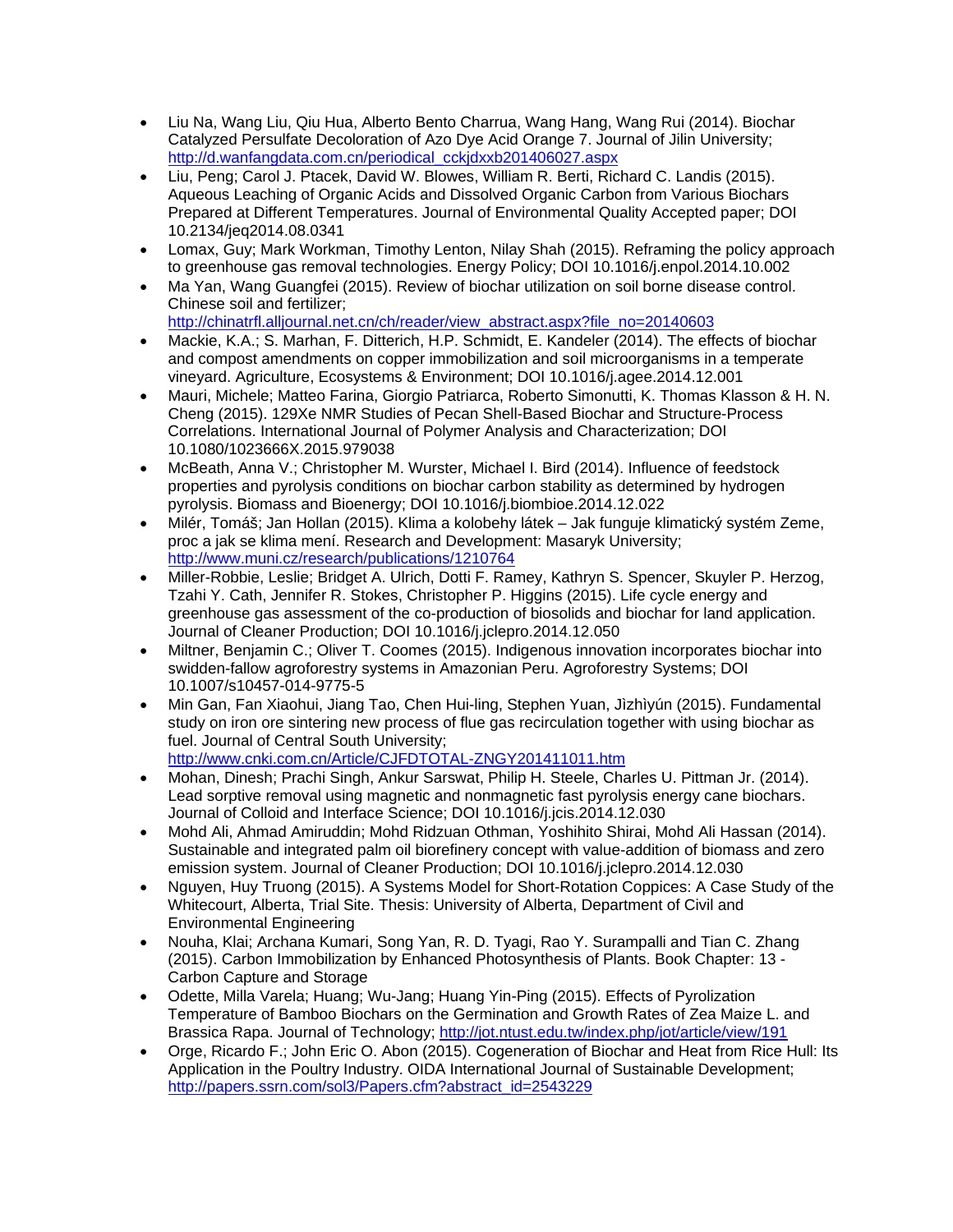- Paz-Ferreiro, J.; A. Ménde, A. M. Tarquis, A. Cerdà, and G. Gascó (2015). Preface: Environmental benefits of biochar. Solid Earth; [http://www.solid-earth.net/5/1301/2014/se-5-1301-](http://www.solid-earth.net/5/1301/2014/se-5-1301-2014.pdf) [2014.pdf](http://www.solid-earth.net/5/1301/2014/se-5-1301-2014.pdf)
- Plaza, M.G.; A.S. González, F. Rubiera, C. Pevida (2014). Evaluation of Microporous Biochars Produced by Single-step Oxidation for Postcombustion CO2 Capture under Humid Conditions. Energy Procedia; DOI 10.1016/j.egypro.2014.11.077
- Qi RP, Zhang L, Yan YH, Wen M, Zheng JY (2015). Effects of biochar addition into soils in semiarid land on water infiltration under the condition of the same bulk density. PubMed: The Journal of Applied Ecology;<http://europepmc.org/abstract/med/25509079>
- Raclavská, Helena; Agnieszka Corsaro, Dagmar Juchelková, Veronika Sassmanová, Jaroslav Frantík (2014). Effect of temperature on the enrichment and volatility of 18 elements during pyrolysis of biomass, coal, and tires. Fuel Processing Technology; DOI 10.1016/j.fuproc.2014.12.001
- Reichel, Tim; Thorsten Demus, Thomas Echterhof, Herbert Pfeifer (2015). Increasing the sustainability of the steel production in the electric arc furnace by substituting fossil coal with biochar. Conference Paper: 4th Central European Biomass Conference
- Ruan, Zhong-Hang; Jin-Hua Wu, Jian-Fei Huang, Zuan-Tao Lin, Yan-Fang Li, Yong-Lin Liu, Piao-Yang Cao, Yueping Fang, Jun Xie and Gangbiao Jiang (2015). Facile preparation of rosin-based biochar coated bentonite for supporting a-Fe2O3 nanoparticles and its application for Cr adsorption. Journal of Materials Chemistry; DOI 10.1039/C4TA06491G
- Ruthiraan, Manimaran; Nabisab Mujawar Mubarak, Raj Kogiladas Thines, Ezzat Chan Abdullah, Jaya Narayan Sahu, Natesan Subramanian Jayakumar, Poobalan Ganesan (2015). Comparative kinetic study of functionalized carbon nanotubes and magnetic biochar for removal of Cd2+ ions from wastewater. Korean Journal of Chemical Engineering; DOI 10.1007/s11814-014-0260-7
- Sagrilo, Edvaldo; Tatiana Francischinelli Rittl, Ellis Hoffland, Bruno J. R. Alves, Herony U. Mehl, Thomas W. Kuyper (2015). Biochar decomposition under field conditions depends on its application rate.Book Chapter: 3 - Soil and plant responses to pyrogenic organic matter: carbon stability and symbiotic patterns
- Sagrilo, Edvaldo Ellis Hoffland, Thomas W. Kuyper (2015). Does pyrogenic organic matter enhance biological nitrogen fixation in well-managed soybean cropping systems? Book Chapter: 5 - Soil and plant responses to pyrogenic organic matter: carbon stability and symbiotic patterns
- Sagrilo, Edvaldo; Ellis Hoffland, Thomas W. Kuyper (2015). Mechanisms affecting mycorrhizal dynamics in soils amended with pyrogenic organic matter. Book Chapter: 4 - Soil and plant responses to pyrogenic organic matter: carbon stability and symbiotic patterns
- Saikia, Prasenjit; Upendra N. Gupta, Rajiyung S. Barman, Rupam Kataki, Rahul S. Chutia, Bimala P. Baruah (2015). Production and Characterization of Bio-Oil Produced from Ipomoea carnea Bio-Weed. BioEnergy Research; DOI 10.1007/s12155-014-9561-2
- Selvarajoo, Anurita and Svenja Hanson (2015). Pyrolysis of Pineapple Peel. Conference: Proc. of the Second Intl. Conf. on Advances in Applied Science and Environmental Engineering; [http://www.seekdl.org/upload/files/20141225\\_103156.pdf](http://www.seekdl.org/upload/files/20141225_103156.pdf)
- Sanyang, M.L.; Wan Azlina Wan Abd Karim Ghani, Azni Idris & Mansor Bin Ahmad (2015). Hydrogel biochar composite for arsenic removal from wastewater. Desalination and Water Treatment; DOI 10.1080/19443994.2014.989412
- Shanmugam, Sanjutha and Lynette K. Abbott (2015). Potential for Recycling Nutrients from Biosolids Amended with Clay and Lime in Coarse-Textured Water Repellence, Acidic Soils of Western Australia. Applied and Environmental Soil Science; <http://www.hindawi.com/journals/aess/aa/541818>
- Shariff, Adilah; Nur Syairah Mohamad Aziz and Nurhayati Abdullah (2015). Slow Pyrolysis of Oil Palm Empty Fruit Bunches for Biochar Production and Characterisation. Journal of Physical Science;<http://web.usm.my/jps/25-2-14/25-2-8.pdf>
- Shen, Lingbo; Kenji Murakami (2015). Steam gasification of iron-loaded biochar and subbituminous coal mixture. Conference: 5th International Conference on Sustainable Energy and Environment; [http://www.see2014.com/UserFiles/File/Full%20paper%20for%20website/E-](http://www.see2014.com/UserFiles/File/Full%20paper%20for%20website/E-007.pdf)[007.pdf](http://www.see2014.com/UserFiles/File/Full%20paper%20for%20website/E-007.pdf)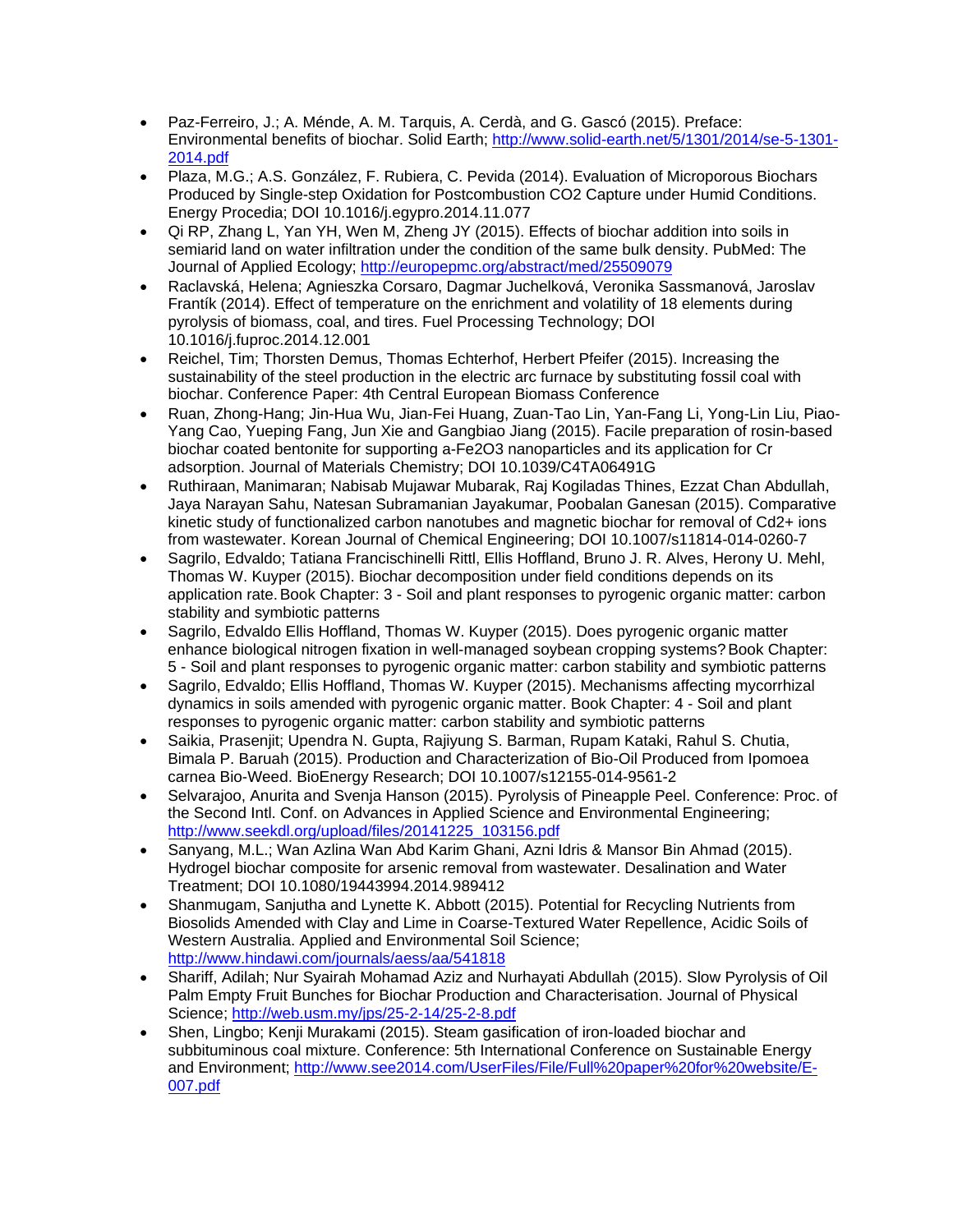- Shi, Yunfeng; Lili Zhang, Muqiu Zhao (2015). Effect of Biochar Application on the Efficacy of the Nitrification Inhibitor Dicyandiamide in Soils. BioResources
- Shu-Hong Lim, Siek-Ting Yong, Chien-Wei Ooi, Siang-Piao Chai, Veena Doshi, Wan Ramli Wan Daud (2014). Pyrolysis of Palm Waste for the Application of Direct Carbon Fuel Cell. Energy Procedia; DOI 10.1016/j.egypro.2014.11.986
- Shuji, Yoshizawa; Satoko Tanaka (2015). Biochar and compostization: maximization of carbon sequestration with mitigating GHG emission in farmlands; [http://www.fftc.agnet.org/files/lib\\_articles/20150107145511/tb196.pdf.pdf](http://www.fftc.agnet.org/files/lib_articles/20150107145511/tb196.pdf.pdf)
- Singlaa, Ankit and Kazuyuki Inubushi (2014). Biogas byproducts affecting N2O, CO2 and CH4 production potential of Regosol soil under aerobic incubation. HortResearch
- Sun, Daquan; Jun Meng, Hao Liang, E. Yang, Yuwei Huang, Wenfu Chen, Linlin Jiang, Yu Lan, Weiming Zhang, Jiping Gao (2015). Erratum to: Effect of volatile organic compounds absorbed to fresh biochar on survival of Bacillus mucilaginosus and structure of soil microbial communities. Journal of Soils and Sediments; DOI 10.1007/s11368-014-0996-z
- Swaminathan, Rajaram; Hileni Amupolo (2014). Design and Testing of Biochar Stoves. Open Journal of Applied Sciences; [http://file.scirp.org/Html/5-2310326\\_52753.htm](http://file.scirp.org/Html/5-2310326_52753.htm)
- Taulbee, Darrell; Robert Hodgen; Nicholas Aden(2012). Co-Briquetting of Coal and Biomass Conference Proceedings: 2012 International Pittsburgh Coal conference; [www.researchgate.net/profile/Darrell\\_Taulbee/publication/264551732\\_Co-](http://www.researchgate.net/profile/Darrell_Taulbee/publication/264551732_Co-Briquetting_of_Coal_and_Biomass/links/546e09600cf2b5fc1760324f.pdf)[Briquetting\\_of\\_Coal\\_and\\_Biomass/links/546e09600cf2b5fc1760324f.pdf](http://www.researchgate.net/profile/Darrell_Taulbee/publication/264551732_Co-Briquetting_of_Coal_and_Biomass/links/546e09600cf2b5fc1760324f.pdf)
- Than Than Win, Thida Win, Yin Myo Su Naing, Yin Maung Maung, Ko Ko Kyaw Soe (2015). Preparation and Structural Properties of Palm Shell. International Journal of Technical Research and Applications
- Toselli, M.; E. Baldi, G. Sorrenti, M. Quartieri, B. Marangoni, A. Innocenti, L. Dal Re (2015). La Coltura Del Melograno In Ambiente Romagnolo: Prime Valutazioni Agronomiche. Notiziario RGV n.1-2/2014 numero Speciale "Convegno Melograno" (News RGV n.1-2 / 2014 Special number "Conference Pomegranate"
- Vaughn, Steven F.; James A. Kenar, Fred J. Eller, Bryan R. Moser, Michael A. Jackson, Steven C. Peterson (2014). Physical and chemical characterization of biochars produced from coppiced wood of thirteen tree species for use in horticultural substrates. Industrial Crops and Products; DOI 10.1016/j.indcrop.2014.12.026
- Vithanage, Meththika; Anushka Upamali Rajapaksha, Mahtab Ahmad, Minori Uchimiya, Xiaomin Dou, Daniel S. Alessi, Yong Sik Ok (2014). Mechanisms of antimony adsorption onto soybean stover-derived biochar in aqueous solutions. Journal of Environmental Management; DOI 10.1016/j.jenvman.2014.11.005
- Walters, Renaldo; Ellie H. Fini, Taher Abu-Lebdeh (2015). Introducing Combination of Nano-clay and Bio-char to Enhance Asphalt Binder's Rheological and Aging Characteristics. International Journal of Pavement Research and Technology
- Wang Lin, Xu Ying-ming, Liang Xuefeng, Sunyuebing, Lín dàsong, Dongrúyin (2015). Effects of biochar and chicken manure on cadmium uptake in pakchoi cultivars with low cadmium accumulation. China Environmental Science; [http://d.wanfangdata.com.cn/periodical\\_zghjkx201411022.aspx](http://d.wanfangdata.com.cn/periodical_zghjkx201411022.aspx)
- Ward, J.; M.G. Rasul, M.M.K. Bhuiya (2014). Energy Recovery from Biomass by Fast Pyrolysis. Procedia Engineering; DOI 10.1016/j.proeng.2014.11.791
- Wei, Chen; Yang Haiping, Liu Biao, Li Kaizhi, Chen Yingquan, Li Shun, Chen Xu, Chen Hanping (2015). Effect of temperature on characteristics products derived from bamboo chips pyrolysis based on pyrolytic polygeneration. Transactions of the Chinese Society of Agricultural Engineering; [http://d.wanfangdata.com.cn/periodical\\_nygcxb201422030.aspx](http://d.wanfangdata.com.cn/periodical_nygcxb201422030.aspx)
- Whitman, Thea (2015). When Is 2+2 = 4? Interactive Priming of Pyrogenic Organic Matter, Soil Organic Carbon, And Plant Roots In Natural And Managed Ecosystems. Thesis: Cornell University;<http://ecommons.library.cornell.edu/handle/1813/38934>
- Xiang, Jian; Deyan Liu, Weixin Ding, Junji Yuan, Yongxin Lin (2015). Effects of biochar on nitrous oxide and nitric oxide emissions from paddy field during the wheat growth season. Journal of Cleaner Production; DOI 10.1016/j.jclepro.2014.12.038